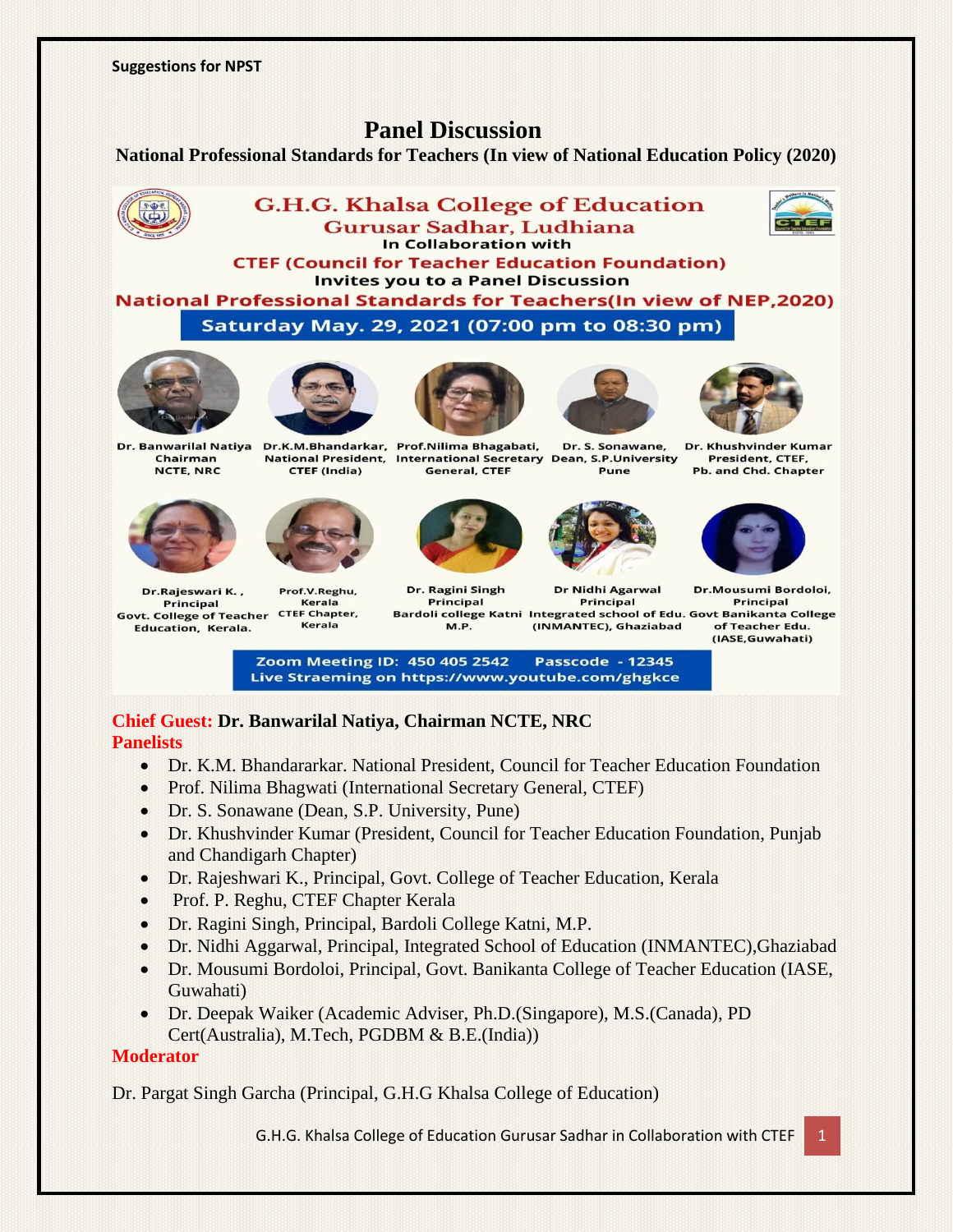#### **Overview**

The National Education Policy 2020 which was approved by the union cabinet of India on July 29, 2020 outlines the vision of India's new education system. The policy encompasses a broad framework for all types of education viz. elementary, higher, vocational and teacher education etc. It also seeks to strengthen adult education and use of technology among others. The new education policy looks progressive and promising with a clear objective of restructuring Indian education system. However in India, the challenge has always been the implementation part of the policies framed. As formulation of National Professional Standards for Teachers (NPST) is key target of NPE-2020 to be completed by 2022. Last date to submit suggestion on national portal is 31st May 2021. To aware the teachers of all the states /UT , G.H.G. Khalsa College of Education, Gurusar Sadhar in collaboration with Council for Teacher Education Foundation organized a panel discussion on the topic "National Professional Standards for Teachers (In view of National Education Policy 2020**)**" on May 29, 2021.

**Inaugural address** Dr. K.M. Bhandarkar in his address said that the aim of this panel discussion is to send suggestions on National Professional Standards for Teachers in view of National Education Policy 2020. The suggestions provided by the teachers will be of great importance in order to bring reforms in the norms and standards prepared by NCTE for drafting the Professional standards of teachers. He mentioned that there is need of preparing these norms or standards for teachers teaching at different levels and in different faculties. He stated that there is no special provision including the finance for teacher education in NPE 2020.He urged all the teaching fraternity to come forward and share their valuable suggestions in this regard.

#### **Deliberations by Panelists:**

• **Dr. Banwarilal Natiya,** through his deliberation stressed that the career of a teacher will depend upon the profession standards set as per NPE 2020. Promotion of a teacher will not depend solely upon the number of years of his or her service rather on may other professional factors also. He stated that there should be separate national professional standards for the teachers belonging to different levels of teaching viz. Pre- primary, Primary, secondary and tertiary level of education. The professional standards must also be set as per the area or field of teaching like there should be separate standards for the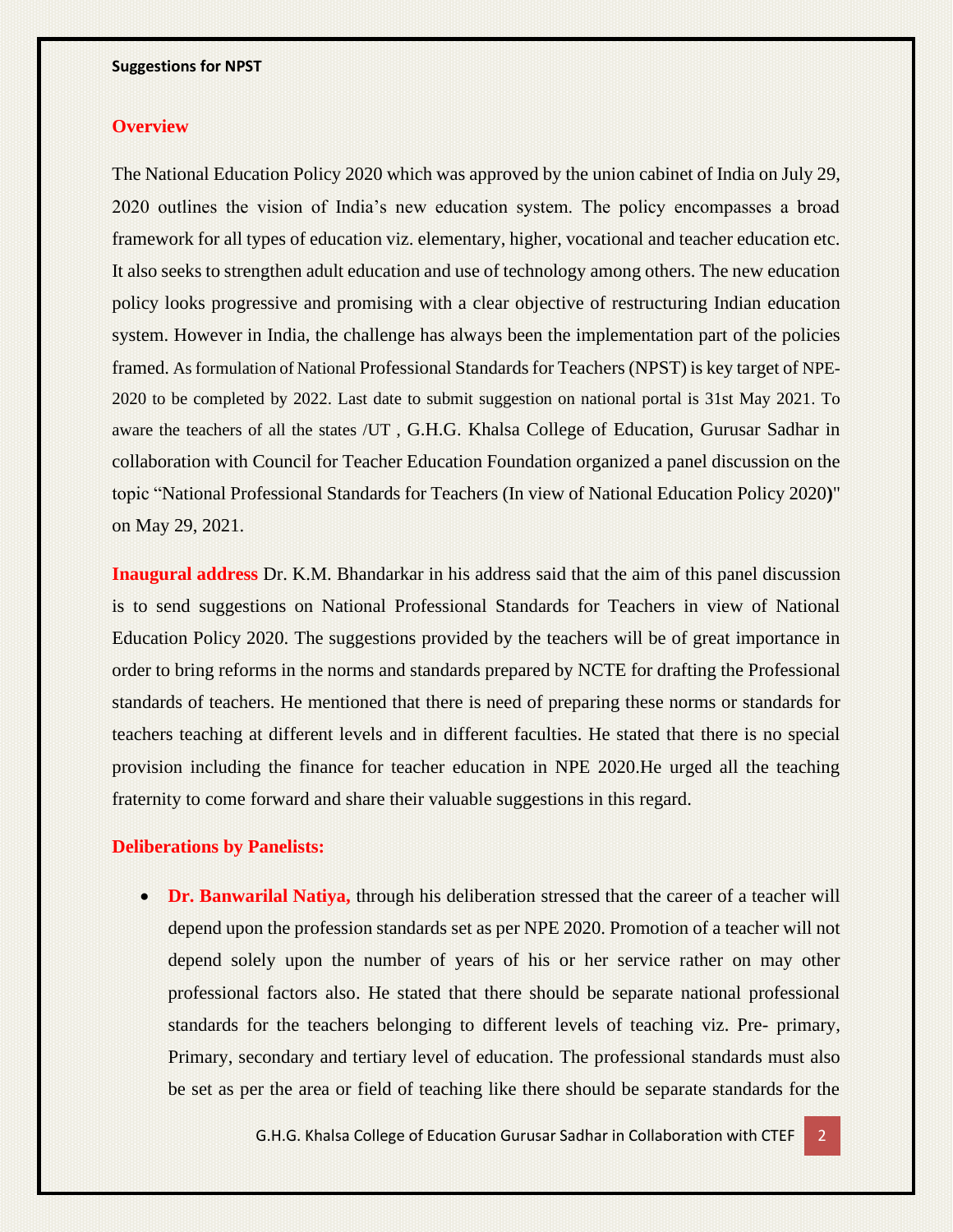science, humanities or social science fields. He also shared his concern over the issue that not much space has been given to the teacher education area in the NPE 2020. He cautioned that professional standards for the teachers must be set very carefully as they are going to impact all the teachers in the near future. He also opined that service and economical security of the teachers must also be the part of national professional standards. He mentioned that these professional standards are not just applicable to teachers educators rather they are applicable to the whole teaching community including the school teachers at various levels. He concluded his deliberation by saying that we need to focus on the implementation part of the NPE 2020 rather than mere focusing on the standards. He suggested that we should be more focused on the fact that how we can maintain the standards in the field of teacher education.

**Dr.** Nilima Bhagwati shared her concern on the plight of teachers and the various challenges faced by them. She said that there are no specific rules for private and government institutions to follow in the field of education. Private institutions are always at liberty to charge the fees and run their institution as per their choice. She further raised her concern over the appointment of part time and contractual teachers. She stated that it is harsh on the part of government to decide for the implementation of multidisciplinary courses in the teacher education institutions as there is lack of proper infrastructure in these colleges to run these courses. She said that there must not be political interference in the matters of policy planning in education. She highlighted that refresher and orientation courses are not given serious consideration in the professional development of the teachers. So this concern must also be the part of national professional standard for teachers. She suggested that the appointment of the principal in the teacher education institutes must be given due importance and a dynamic and real leader must be appointed as principal who will automatically raise the standard of that particular institution. She concluded her deliberation by saying that the National Professional Standards for teachers must be mandatory to follow for both government and private institutions.

#### • **Prof. Sandeep Sonawane**

Prof. Sandeep Sonawane was of the view that there must be regional consideration while framing National Professional standards for teachers. He cited that much has been said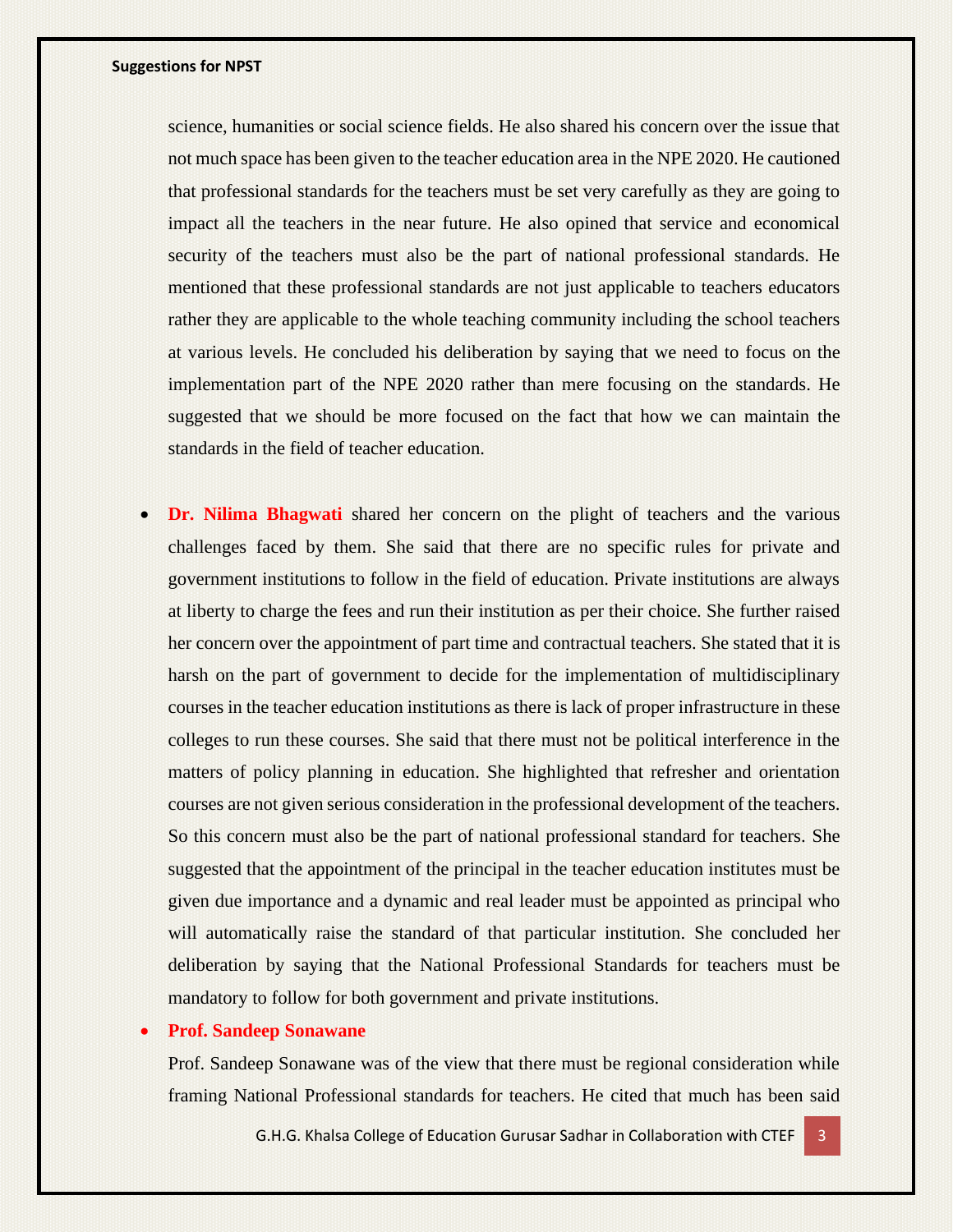about the primary, elementary and secondary education , but no due consideration has been given to the professional standards for pre – primary teachers. He also opined that the professional standards must be area specific (Science, humanities, Sports, Yoga education etc.). He further suggested that in order to have effective professional standards for teachers, there must be nationwide entrance test to enter into the teaching profession. He stressed the essential mark of professional standards for teachers should be their qualification, pedagogical and assessment knowledge, skills and the ethics and values. He opined that the professional standards for teachers must be same for all including the public, private and self-financed institutions. He concluded by suggesting that we need teachers who can build knowledge-based society and therefore profession standards must be looked upon as important aspect in the field of teacher education.

#### • **Dr. Khushvinder Kumar**

Dr. Kumar was of the view that National professional standards for teachers which are presently seems to be for the school teachers at the primary, elementary and secondary education level must be interlinked, interrelated and understood with the other levels of education also like tertiary, vocational and research or higher level. He cautioned the teaching fraternity that the suggestions provided by them on various parameters must be crisp or definite. He opined that the setting of professional standards for teachers is easy in some areas but difficult for some other areas at the same time. There is difficulty in the setting of professional standards in the areas like community linkages, professional engagement, human growth and development and also in the area of code of conduct. He advised the teachers act wisely while giving their inputs. Sir further elaborated that NPE is biggest change in the field of education and was framed with the urge of hurriedness. Therefore we must act wisely while giving our suggestions in order to implement it in an effective manner. He concluded by raising a concern that whether the National professional standards must be same for the NMM (National Mentoring Mission) and can the suggestions given by an expert and a naïve in the field of education will be given equal weightage?

**Dr. Rajeswari K.** was of the opinion that for the holistic development of the teachers there should be curriculum integration of all the essential subjects and the curriculum of teacher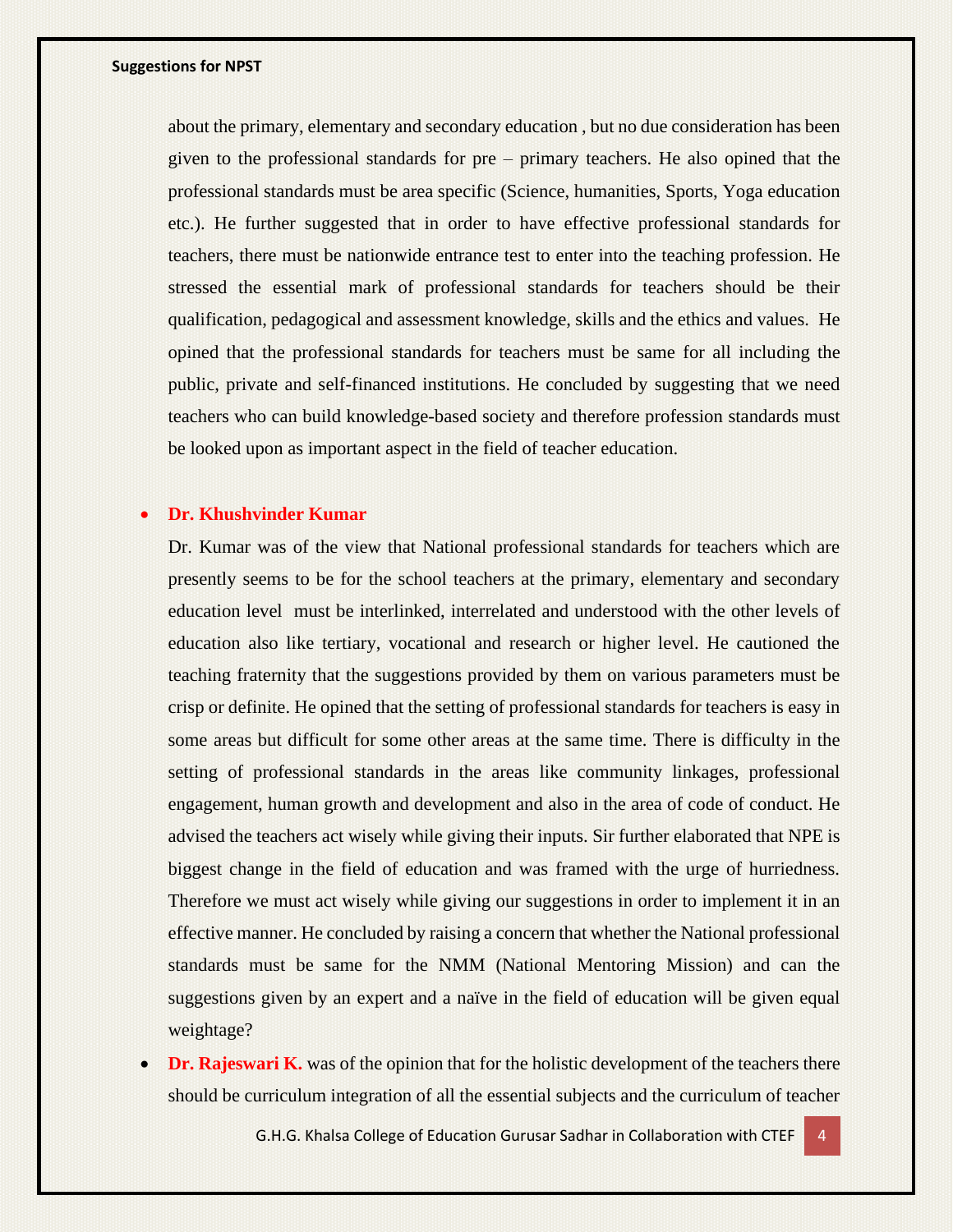education must focus on developing the critical, experiential and creative skills etc. among the teachers and thereby taking them away from the cult of rote learning. She also suggested that we must maximize the abilities of teachers so that they can do justice with their professional life. She further elaborated that we must provide optimal environment at the teacher education institutions by providing quality pedagogies, assessment criteria and transaction strategies. She highlighted that the faculty in teacher education institutions must be given liberty to design their own curriculum and pedagogical approaches within the approved framework. She also suggested that the research aspect must be incorporated in the teacher education curriculum at bachelor level also. She said that we must be very clear about the fact that what type of teacher educators we wish to produce through the M.Ed curriculum.

#### • **Prof. V. Reghu**

Prof. Reghu raised his concern over the pathetic scenario of self –financed colleges throughout the country. He criticized these institutions by saying that they are more concerned about the qualification of the faculty and are less concerned about their salary and service conditions. He stressed on the need of formulation of Teacher Educators Welfare Fund to help those who are at receiving end in the hand of their managements. He suggested that in order to raise the standard of teacher education, we must again shift to double optional subjects where one subject is school subject and the other being some skill enhancing subject like guidance and counseling, ICT etc. He showed his serious concern for lack of funds or finance in the field of research and said that only 0.5 % of GDP is devoted to the research in the field of education.

#### • **Dr. Ragini Singh**

Dr. Ragini orated that just like as we have brought changes in our education system we need to bring reforms in the field of teacher education also. She stressed that we need to bring qualitative reforms in our teachers by making the online system of education as part of our curriculum. Teachers need to be computer friendly and the aspect of ICT must be included in every semester of teacher education programmes. She also pondered upon the fact that in four year integrated course of teacher education the enrolment percentage is quite less and with these courses we will not be able to meet the future demand of teachers therefore she stressed on the need of continuation of 2 year B.Ed programme.

G.H.G. Khalsa College of Education Gurusar Sadhar in Collaboration with CTEF 5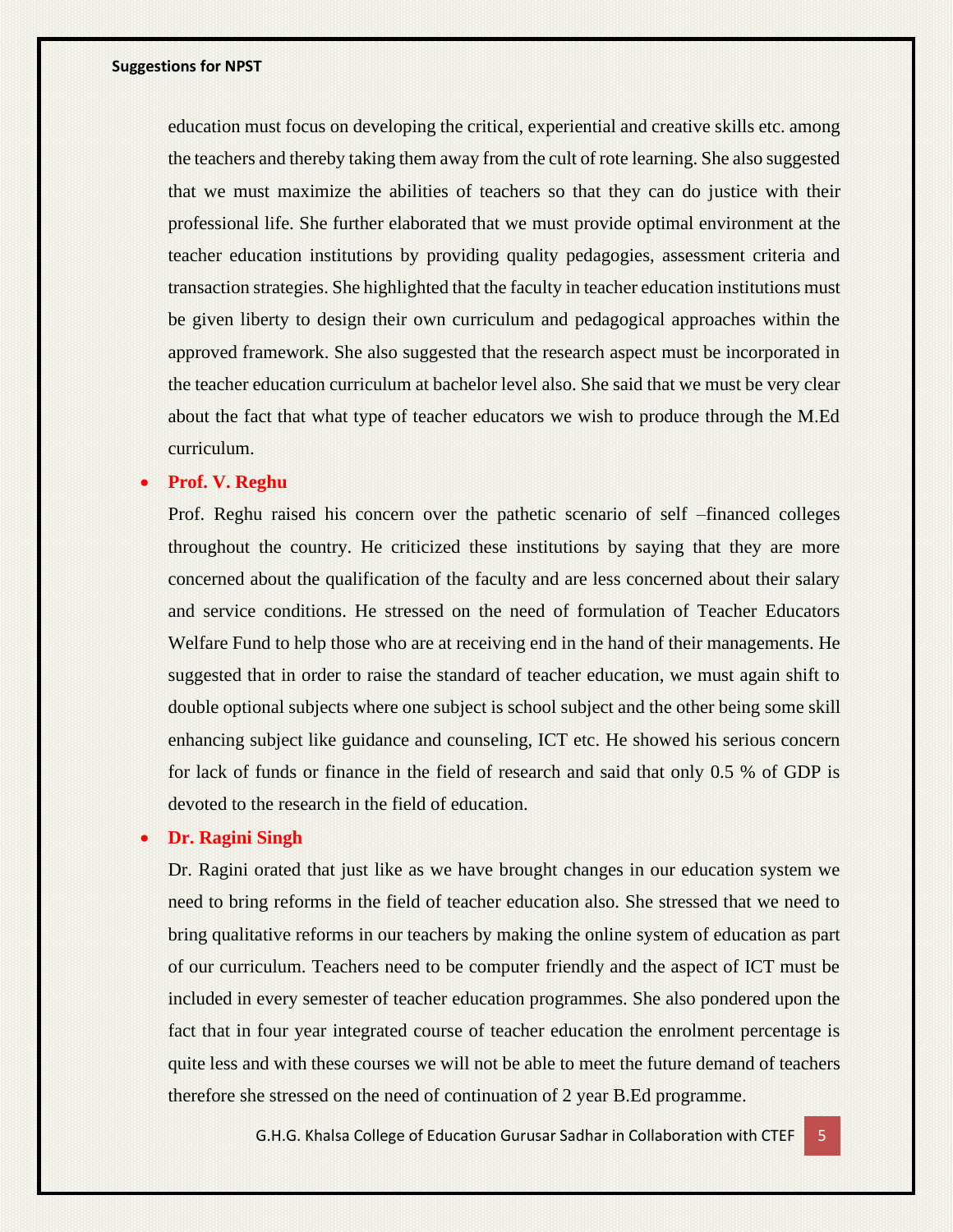#### • **Dr. Nidhi Aggarwal**

Dr. Nidhi was of the opinion that Teacher Educator Welfare Fund should be formed for the betterment of teacher educators. She stressed on the need of International faculty exchange programmes in order to bring qualitative reforms in the field of teacher education. She also orated on the need of enrolling in TAP or some certificate courses on the part of teachers. She mentioned that research should be given due importance at the graduation level also.

• **Dr. Mousumi Bordoloi**

Dr. Mousumi highlighted the plight of government teacher education institutions in Assam. She raised the concern over insufficient faculty in these colleges as well as on the need of fund for infrastructural improvement. She urged the Council for Teacher Education to raise this concern with the government officials so that some qualitative reforms can be brought in these institutions.

## • **Dr. Deepak Waiker**

Dr. Deepak while highly regarding the teaching profession said that no policy could taste success without the support of teachers. He was of the opinion that the education system of developed countries is highly promising because they give due importance to the education at Pre- Primary and Primary level as these levels are considered as the foundational levels of education. He urged teachers to follow project based teaching learning process besides giving due weightage to their professional development by taking part in seminars, workshops, discussions, refresher and orientation courses etc. He also suggested them to carry out research in the field of design thinking for better professional development.

## **Major Highlights of the Panel Discussion**

#### **Suggestion with respect to NPST from CTEF**

- Each one must give his/her valuable suggestions as these will affect them in coming decades. For Maximum Participation awareness at grassroot level is required.
- All participants must be careful in writing meaningful statements in descriptive answers in the NPST Portal.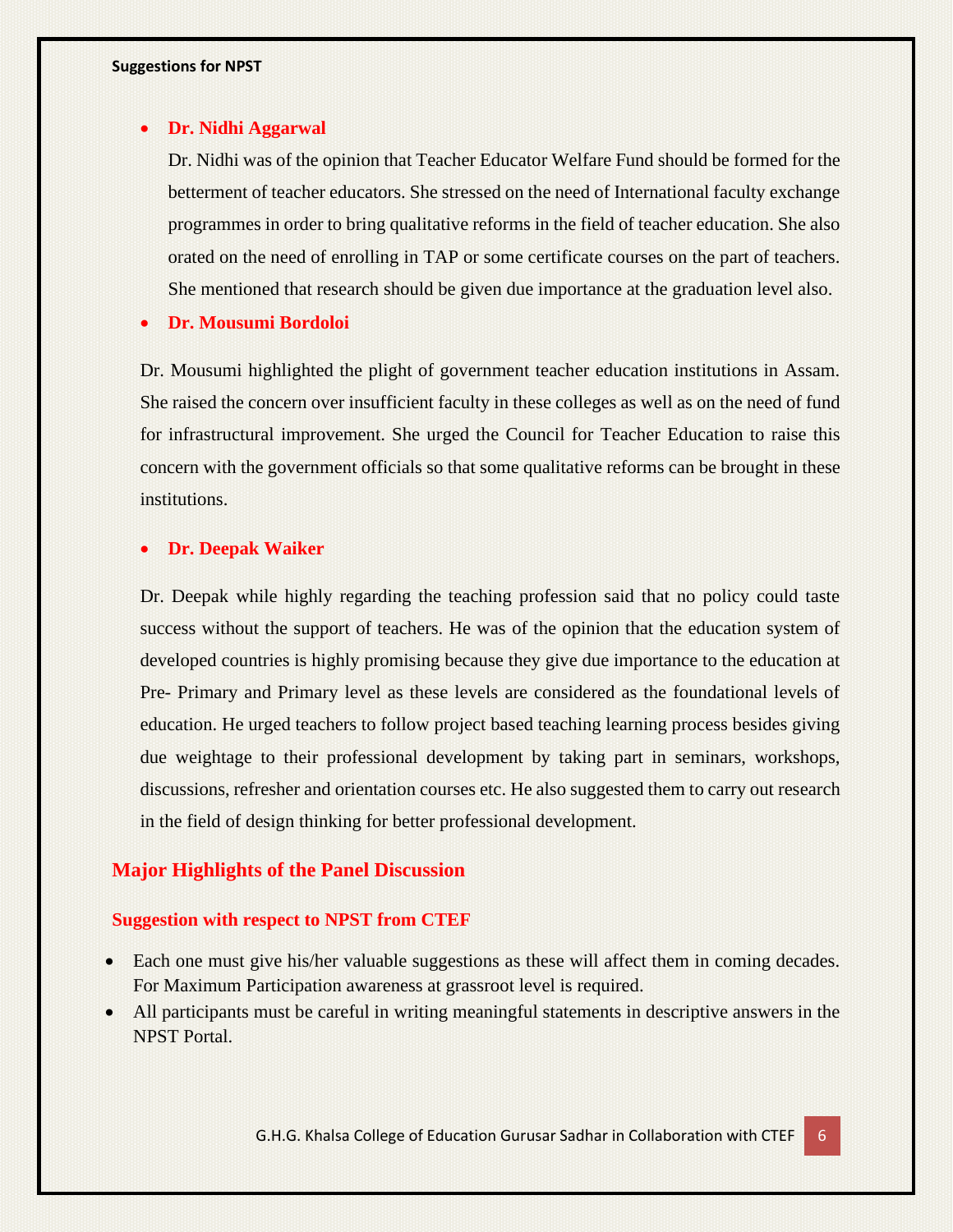- In NPST, State wise planned refresher and orientation courses on the pattern of national guidelines for teachers at all level from Foundation to Secondary to be made mandatory after every three years.
- There must be regional considerations while framing National Professional standards for teachers.
- The professional standards must also be set as per the area or field of expertise like sciences, humanities, languages and social sciences.
- Separate national professional standards for the teachers belonging to different levels of teaching viz. Pre- primary, Primary, Secondary and Tertiary levels of education.
- Service and economical security of the teachers must be the part of national professional standards.
- National Professional Standards for teachers must be mandatory for both government and private institutions.
- NPST for different level of teachers should be framed by considering different level of requirement. NPST for secondary school teacher may not be similar to foundation course teacher.
- Indian Ethics and values to be a part of NPST.
- National professional standards for teachers must be interlinked, interrelated and understood with the other levels of education also like tertiary, vocational, technical and research.
- The faculty in teacher education institutions must be given liberty to design their own curriculum and pedagogical approaches within the approved framework.
- Research in Teacher education need to be strengthened and financially supported.
- Establishment of Indian Education Services (IES) is recommended to compete with the global competitiveness.
- Refresher and orientation courses for all level in-service teachers from Foundation to Secondary need to be mandatory after every three years.
- Check on private players who are running business on the names of teacher education and exploiting teachers.
- As per NEP-2020, the new school structure  $5+3+3+4$  is going to be implemented. But no specific professional norms/requirements are being framed. As all the stages from Foundation to Secondary need to be in the knowledge of candidates to apply, the minimum qualifications, training experience, eligibility criteria for entrance test for teachers' recruitment, experience of teaching and community engagement, experiences in vocational training to be specified for inclusion in NPST.
- All recruited teachers must undergo Induction programme for all round readiness before joining as teacher.
- The age-old part-time teacher system to be withdrawn from TEIs
- There should be no involvement of Bureaucrats in framing NPST or chairing Teacher's selection committees.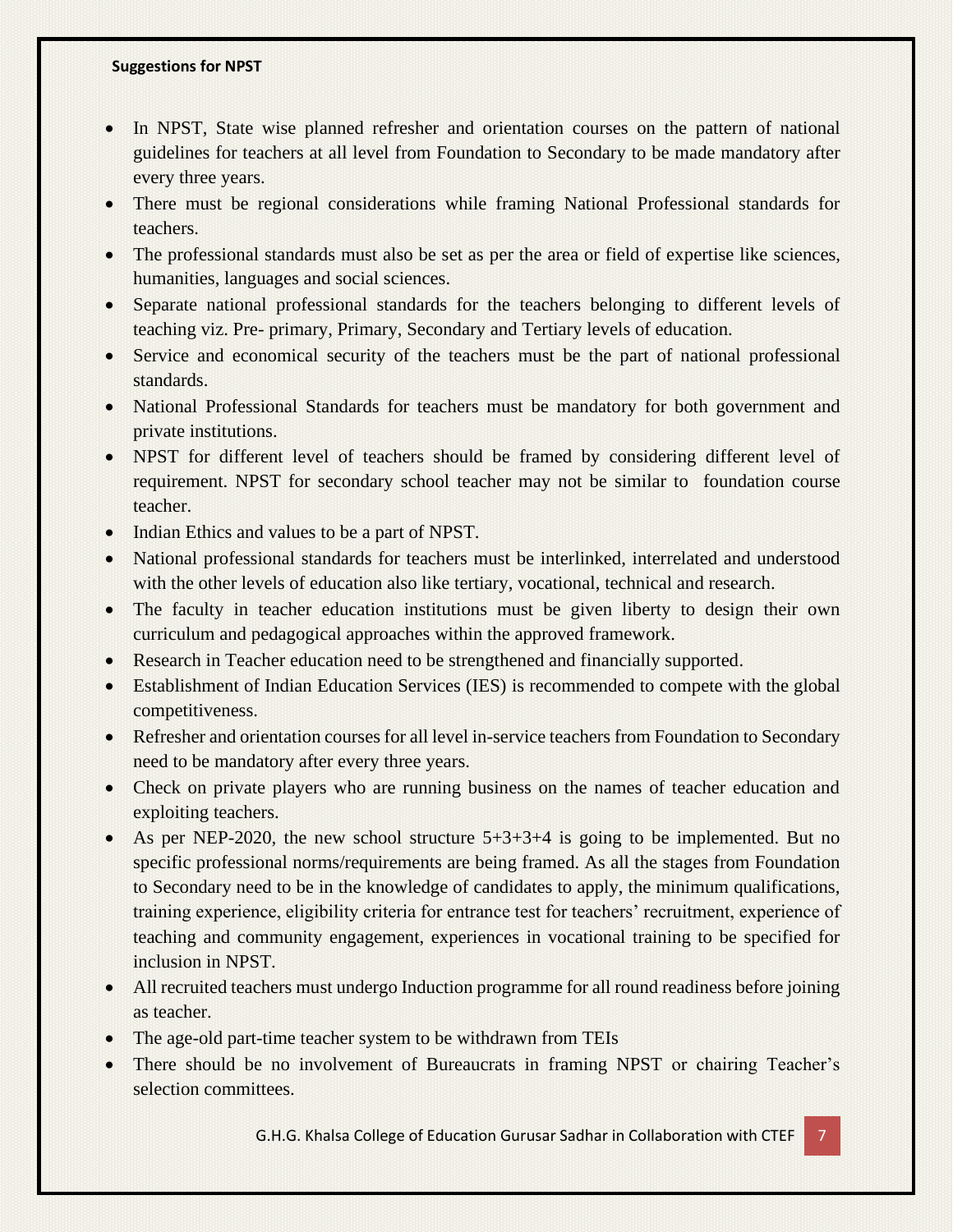- Formulation of Teacher Educators Welfare Fund to help those who are at receiving end in the hand of their managements.
- In the four years ITEP, possibility of multiple exits from the course should be there (though minimum qualification to be recruited as teacher is four years integrated course). Certificate (for one year completion), Diploma (two years completion) and Advanced Diploma (three years completion) may be considered. In such case how the students are going to be engaged in School structure. This is to be thought.
- For selection of Principal, Teacher Educators with ten years of experience in four years integrated course/ two years B.Ed. course, having good/excellent academic career, experience of community engagements and experience in ICT to be given weightage in NPST.

# **Following Step wise guidelines (compiled by PACE) available on MYNEP weblink can help the participants to work easily on NPST Portal**

## **Select the NNPST Button**

a) Provide inputs/suggestions to design National Professional Standards for Teachers program NNPST.

b) Select Major expertise of contributor and other expertise (i.e. Teacher Education, primary education, secondary education, vocational education, etc.)

c) Select the language

## **Provide brief in next page**

a) In not more than 150 words, explain why you want to participate in the - National Professional Standards for Teachers?

b) Why do you believe that participating in– National Professional Standards for Teachers would help in achieving the goals of teachers/teacher educators as outlined in NEP 2020?

c) Describe your views/ideas on how– National Professional Standards for Teachers can achieve the target in realizing 21st century developmental goals of the nation?

## **The next page will ask you the following**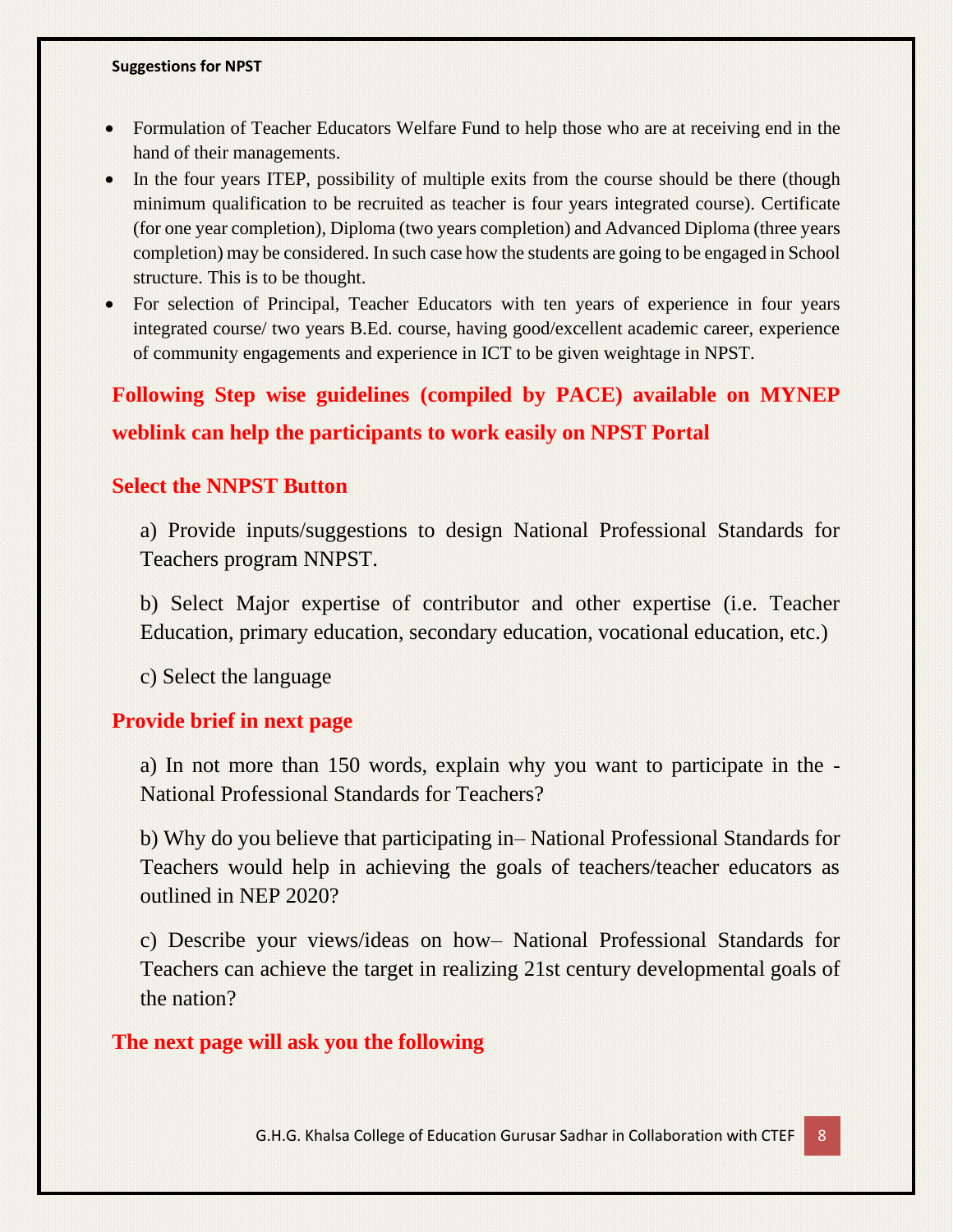a) You may choose the indicators of your choice for providing inputs/suggestions to be incorporated in the draft of NNPST

b) The indicators can be explained under the following categories:

- 1. Honesty and integrity of teachers
- 2. Subject knowledge
- 3. Updated skills
- 4. Positive relationship with parents and students

5. Teachers to be interconnected, interdependent and able to reflect the multidimensional role of teaching

Then suggest area of your choice/expertise for providing inputs/suggestions to be incorporated in the draft of NPST on the following indicators.

Self-development guide, research tool, self-assessment tool, digital illustration, video lessons, demonstration poster.

# **The final area will ask you the following:**

- Content knowledge
- Pedagogical knowledge
- Curriculum planning and development
- ICT tools for effective communication
- Assessment, personal and professional development and practice
- Continuous professional development
- Learning environment, community linkage
- Professional engagement
- Advance skill of teachers
- Human growth and development
- Code of conduct and learning languages as per the 8th schedule of the constitution.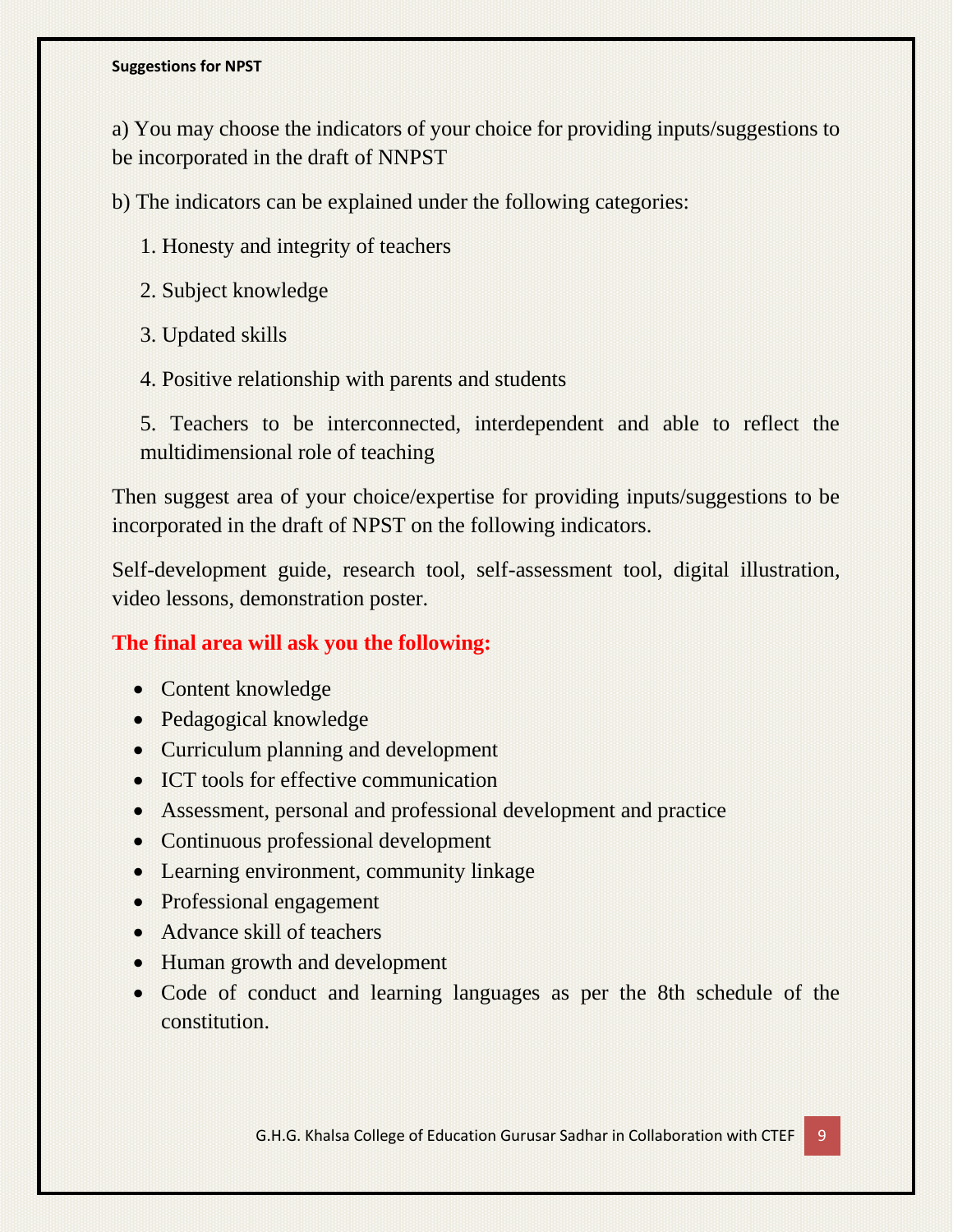

G.H.G. Khalsa College of Education Gurusar Sadhar in Collaboration with CTEF 10